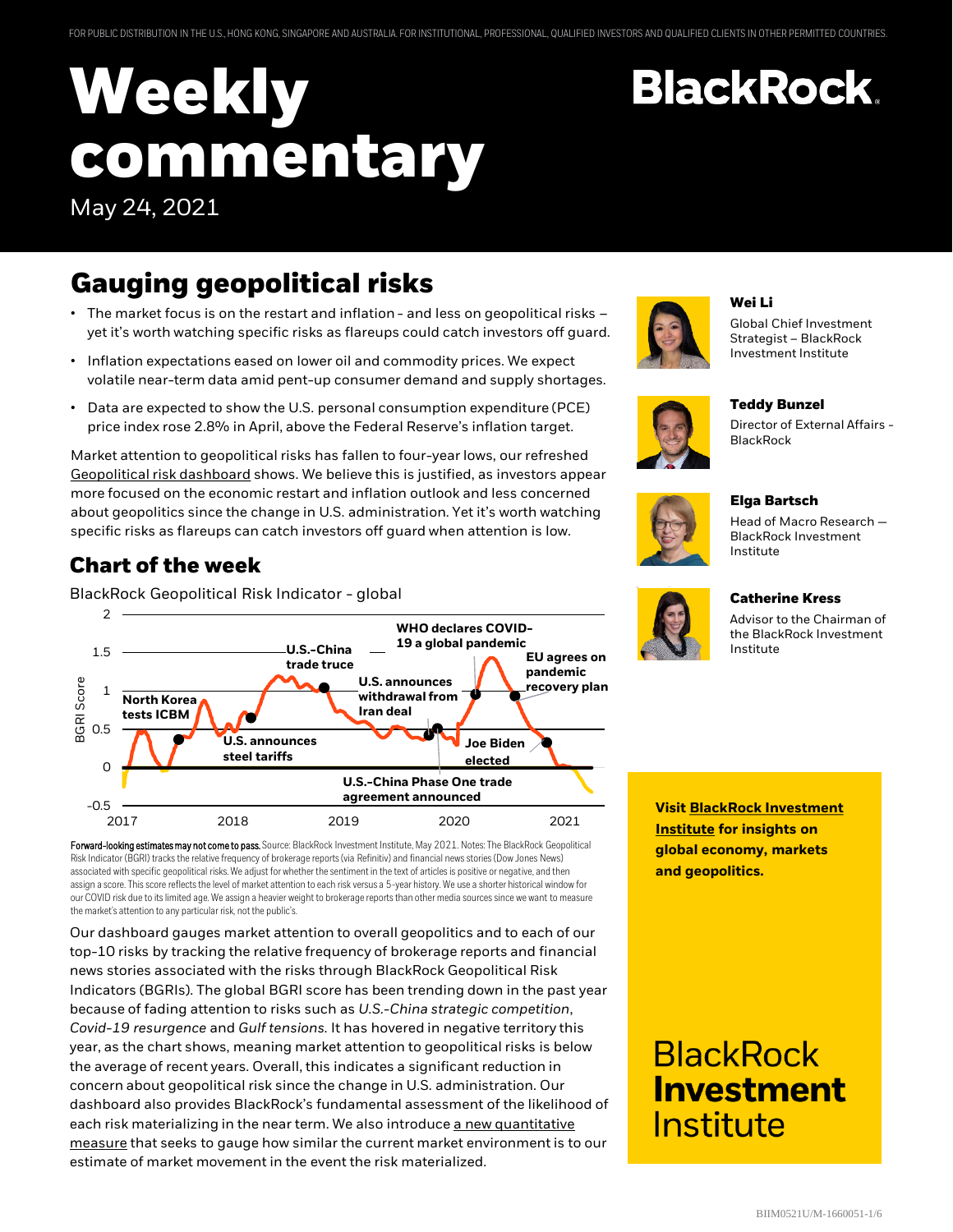FOR PUBLIC DISTRIBUTION IN THE U.S., HONG KONG, SINGAPORE AND AUSTRALIA. FOR INSTITUTIONAL, PROFESSIONAL, QUALIFIED INVESTORS AND QUALIFIED CLIENTS IN OTHER PERMITTED COUNTRIES.

We introduce four new risks in the dashboard: *Covid-19 resurgence*, *Emerging market political crisis*, *Global technology decoupling* and *Climate policy gridlock*. Market attention to *Covid-19 resurgence* appears low, but we assign medium likelihood to this risk; attention to *Emerging market political crisis* is relatively elevated, yet we see a low likelihood. We see a high likelihood that decoupling of the U.S. and Chinese tech sectors accelerates in scale and scope, despite the relatively low attention to the *Global* t*echnology decoupling* risk. The pace of global reshoring of technological supply chains has sped up, potentially increasing production costs. This supports our view that markets are underpricing medium-term inflation risks. The Biden administration is continuing its predecessor's posture of intense rivalry with China, with a focus on critical technologies, and China has made tech self-reliance a top priority. We believe it's key to invest in both these poles of global growth, as detailed in [The role of Chinese assets](https://www.blackrock.com/corporate/insights/blackrock-investment-institute/publications/investing-in-chinese-assets). U.S.-China tensions over Taiwan have been rising. We do not see near-term risks of military showdown but believe there is a significant medium- and long-term threat.

*Climate policy gridlock* refers to the risk that developed economies fail to increase public investment and regulatory action to achieve their goals to reduce carbon emissions. Attention to this risk appears low, as reflected in our BGRI, in line with our assessment of a low likelihood. We believe avoiding climate-related damages will help drive growth and improve risk asset returns, and have included the effects of climate change – and a climate transition – in our [long-term return assumptions.](https://www.blackrock.com/us/individual/insights/blackrock-investment-institute/investing-in-climate-awareness)

In some cases our dashboard reveals a disconnect between market attention and our fundamental analysis. Two examples: First, attention to *Major cyberattack(s)* risk has receded from a 2020 peak yet we see a high likelihood of this risk occurring. The recent hacking of a U.S. oil pipeline – and its impact on energy markets – highlights the risk. Second, market attention to a potential *North Korea conflict* is well below the historical average, but we rate the likelihood of the risk as "medium" – and see tensions as likely to increase heading into 2022. North Korean provocations, including long-range missile tests and potential for a nuclear test, could trigger a possible escalation.

The bottom line: We see a relative decrease in market attention to geopolitical risks as justified, particularly in light of powerful key near-term market drivers such as the economic restart and inflation outlook. We remain pro-risk, but note that geopolitical risk flareups could have an outsize impact when markets least expect it.

### **Market backdrop**

Market inflation expectations eased last week, driven partly by a sharp drop in crude oil and broad commodity prices – after the U.S. consumer price index (CPI) surged by more than expected in April. Economic data have been erratic, and we expect more of the same as economies restart amid pent-up consumer demand and supply shortages. We advocate looking through near-term market volatility and remain pro-risk, predicated on our belief that the Federal Reserve faces a very high bar to divert from its new policy framework to keep yields low.

#### **Assets in review**

Selected asset performance, 2021 year-to-date and range



**Past performance is not a reliable indicator of current or future results. Indexes are unmanaged and do not account for fees. It is not possible to invest directly in an index.** Sources: BlackRock Investment Institute, with data from Refinitiv Datastreamas of May 20, 2021. Notes: The two ends of the bars show the lowest and highest returns at any point this year to date, and the dots represent current year-to-date returns. Emerging market (EM), high yield and global corporate investment grade (IG) returns are denominated in U.S. dollars, and the rest in local currencies. Indexes or prices used are, in descending order: spot Brent crude, MSCI Europe Index, MSCI USA Index, MSCI Emerging Markets Index, Bank of America Merrill Lynch Global High Yield Index, ICE U.S. Dollar Index (DXY), spot gold, J.P. Morgan EMBI index, Bank of America Merrill Lynch Global Broad Corporate Index, Refinitiv Datastream Italy 10year benchmark government bond index, Refinitiv Datastream Germany 10-year benchmark government bond index and Refinitiv Datastream U.S. 10-year benchmark government bond index.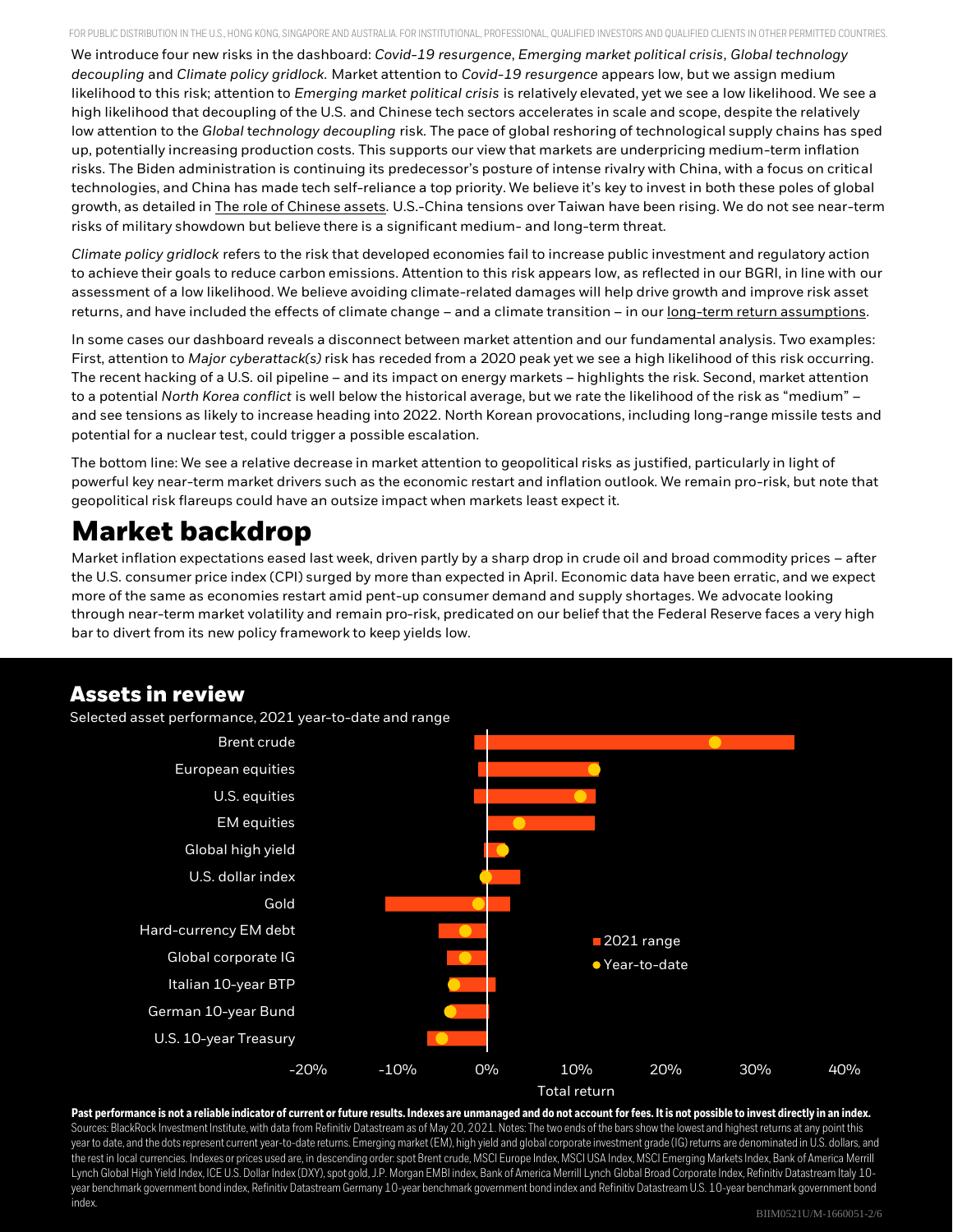FOR PUBLIC DISTRIBUTION IN THE U.S., HONG KONG, SINGAPORE AND AUSTRALIA. FOR INSTITUTIONAL, PROFESSIONAL, QUALIFIED INVESTORS AND QUALIFIED CLIENTS IN OTHER PERMITTED COUNTRIES.

### **Macro insights**

The European restart looks set to resume as mobility restrictions are gradually lifted. The bloc's vaccination rollout is gathering pace after a sluggish start. This expectation of a delayed restart ultimately taking shape was one reason we upgraded European equities to neutral earlier this year.

Policy support – from key fiscal measures taken at the European Union (EU) and national level to the European Central Bank maintaining easy financing conditions – will be crucial to the restart's staying power. Withdrawing policy support too early would raise the risk of permanent economic scarring, in our view. The suspension of EU debt and deficit rules until at least 2023 and the prospective disbursement of funds from the EU's Recovery and Resilience Fund (RRF) are encouraging signs. Covid-related fiscal support in 2021 has been on par with last year's, as shown in the chart.

We believe Europe will avoid a fiscal cliff once the restart completes. The focus can then shift to long-term priorities on green investment, digital transformation and raising potential growth. See our [macro insights](https://www.blackrock.com/corporate/insights/blackrock-investment-institute/macro-insights) hub for more.

#### **Investment themes**

#### **1 The new nominal**

- We see the U.S. and UK leading the developed world's economic restart, powered by pent-up demand and sky-high excess savings. The huge growth spurt will be transitory, in our view. This is because a restart is not a recovery: the more activity restarts now, the less there will be to restart later.
- Our *new nominal* theme that nominal yields will be less sensitive to expectations for higher inflation was confirmed by the Fed's recent policy meetings. The Fed made it clear that the bar for reassessing its policy rate path was not met and that it was too soon to talk about tapering bond purchases. We believe this clear reaffirmation of its commitment to be well "behind the curve" on inflation has helped the Fed regain control of the narrative – for now.
- We believe the recent rise in nominal government bond yields, led by real yields, is justified and reflects markets awakening to positive developments on the faster-than-expected activity restart combined with historically large fiscal stimulus – all helped by a ramp-up in vaccinations in the U.S.
- We expect short-term rates will stay anchored near zero, supporting equity valuations. The Fed could be more willing to lean against rising long-term yields than the past, yet the direction of travel over the next few years is clearly towards higher long-term yields. We see important limits on the level of yields the global economy can withstand.
- **Market implication**: We favor inflation-linked bonds amid inflationary pressures in the medium term. Tactically we prefer to take risk in equities over credit amid low rates and tight spreads.

#### **2 Globalization rewired**

- Covid-19 has accelerated geopolitical transformations such as a bipolar U.S.-China world order and a rewiring of global supply chains, placing greater weight on resilience.
- The Biden administration is engaging in strategic competition with China, particularly on technology, and has criticized Beijing on human rights. Pending legislation in the U.S. would direct large-scale investment to meet the China challenge. We see assets exposed to Chinese growth as core strategic holdings that are distinct from EM exposures. There is a case for greater exposure to China-exposed assets for potential returns and diversification, in our view.
- We expect persistent inflows to Asian assets as we believe many global investors remain underinvested and China's weight in global indexes grows. Risks to China-exposed assets include China's high debt levels and U.S.-China conflicts, but we believe investors are compensated for these risks.
- **Market implication**: Strategically we favor deliberate country diversification and above-benchmark China exposures. Tactically we like Asia ex-Japan equities, and see UK equities as an inexpensive, cyclical exposure.

#### **3 Turbocharged transformations**

- The pandemic has added fuel to pre-existing structural trends such as an increased focus on sustainability, rising inequality within and across nations, and the dominance of e-commerce at the expense of traditional retail.
- The pandemic has focused attention on underappreciated sustainability-related factors and supply chain resilience.
- It has also accelerated "winner takes all" dynamics that have led to the strong performance of a handful of tech giants in recent years. We see tech as having long-term structural tailwinds despite its increased valuations, yet it could face challenges from higher corporate taxes and tighter regulation under a united Democratic government.
- The pandemic has heightened the focus on inequalities within and across countries due to the varying quality of public health infrastructure – particularly across EMs – and access to healthcare. We see a risk of social unrest.
- **Market implication**: Strategically we see returns being driven by climate change impacts, and view developed market equities as an asset class positioned to capture the opportunities from the climate transition. Tactically we favor tech and healthcare as well as selected cyclical exposures.

#### **Fiscal support**

Euro area vs U.S. Covid-related fiscal spending, 2020-2022



Source: BlackRock Investment Institute, May 2021. Notes: The chart shows average broker estimates of the discretionary spending measures introduced in response to Covid-19. For euro area economies, total spending is broken down into estimates of the contribution from borrowing by national governments (orange) and the contribution funded by the EU Recovery and Resilience Facility, assuming funds begin to get disbursed towards the end of 2021.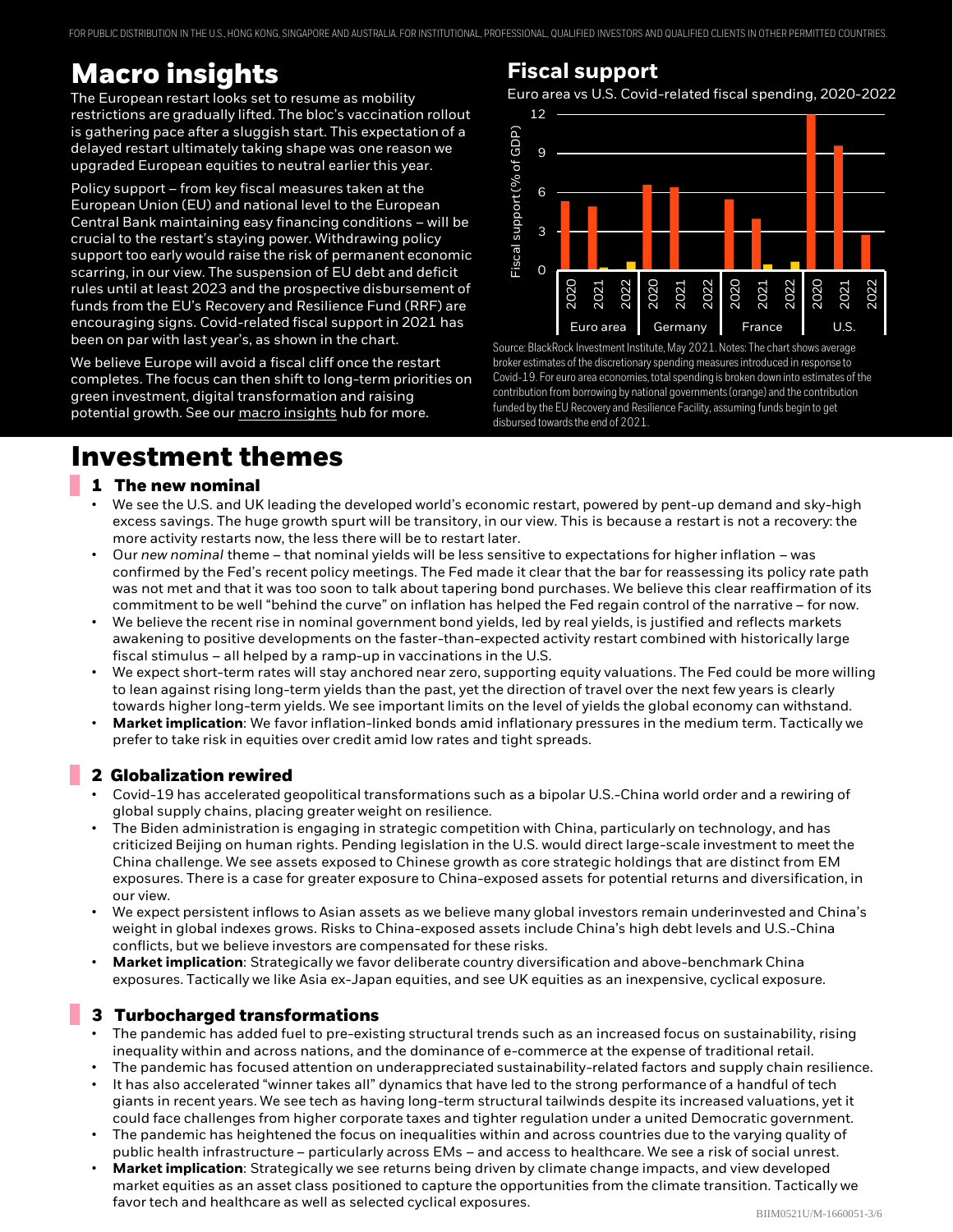### **Week ahead**

**May 25** Germany ifo business climate survey; U.S. **May 28** U.S. personal income and outlays, **May 28** including PCE inflation

including PCE inflation

**May 27** Japan consumer price index, jobs report

U.S. consumer data and PCE inflation will be in focus this week. PCE inflation, the Fed's preferred inflation gauge, is expected to increase 2.8% in April – above the Fed's 2% inflation target. Personal consumption expenditures will provide clues on household spending and saving decisions after the last round of stimulus checks.

#### **Directional views**

Strategic (long-term) and tactical (6-12 month) views on broad asset classes, May 2021

| Asset                     | <b>Strategic view</b> | <b>Tactical view</b> | <b>Change in view</b>                                                                                                                                                                                                                                                                                                                                                                                                                                                                                                                                     |  |
|---------------------------|-----------------------|----------------------|-----------------------------------------------------------------------------------------------------------------------------------------------------------------------------------------------------------------------------------------------------------------------------------------------------------------------------------------------------------------------------------------------------------------------------------------------------------------------------------------------------------------------------------------------------------|--|
|                           |                       |                      | Previous<br>New                                                                                                                                                                                                                                                                                                                                                                                                                                                                                                                                           |  |
| <b>Equities</b>           | $+1$                  | $+1$                 | We are overweight equities on a strategic horizon. We see a<br>better outlook for earnings amid moderate valuations.<br>Incorporating climate change in our expected returns brightens<br>the appeal of developed market equities given the large weights<br>of sectors such as tech and healthcare in benchmark indexes.<br>Tactically, we stay overweight equities as we expect the restart<br>to re-accelerate and interest rates to stay low. We tilt toward<br>cyclicality and maintain a bias for quality.                                          |  |
| <b>Credit</b>             | $-1$                  | <b>Neutral</b>       | We are underweight credit on a strategic basis as valuations are<br>rich and we prefer to take risk in equities. On a tactical horizon,<br>credit, especially investment grade, has come under pressure<br>from tightening spreads, but we still like high yield for income.                                                                                                                                                                                                                                                                              |  |
| Govt<br>bonds             | $-1$                  | $-1$                 | We are strategically underweight nominal government bonds<br>as their ability to act as portfolio ballasts are diminished with<br>yields near lower bounds and rising debt levels may eventually<br>pose risks to the low-rate regime. This is part of why we<br>underweight government debt strategically. We prefer inflation-<br>linked bonds as we see risks of higher inflation in the medium<br>term. We are underweight duration on a tactical basis as we<br>anticipate gradual increases in nominal yields supported by the<br>economic restart. |  |
| Cash                      |                       | <b>Neutral</b>       | We use cash to fund overweight in equities. Holding some cash<br>makes sense, in our view, as a buffer against supply shocks<br>driving both stocks and bonds lower.                                                                                                                                                                                                                                                                                                                                                                                      |  |
| <b>Private</b><br>markets | <b>Neutral</b>        |                      | We believe non-traditional return streams, including private<br>credit, have the potential to add value and diversification. Our<br>neutral view is based on a starting allocation that is much<br>larger than what most qualified investors hold. Many<br>institutional investors remain underinvested in private markets<br>as they overestimate liquidity risks, in our view. Private markets<br>are a complex asset class not suitable for all investors.                                                                                             |  |

Notes: Views are from a U.S. dollar perspective, May 2021. This material represents an assessment of the market environment at a specific time and is not intended to be a forecast of future events or a guarantee of future results. This information should not be relied upon by the reader as research or investment advice regarding any particular funds, strategy or security.

▲ Overweight **—** Neutral ▼ Underweight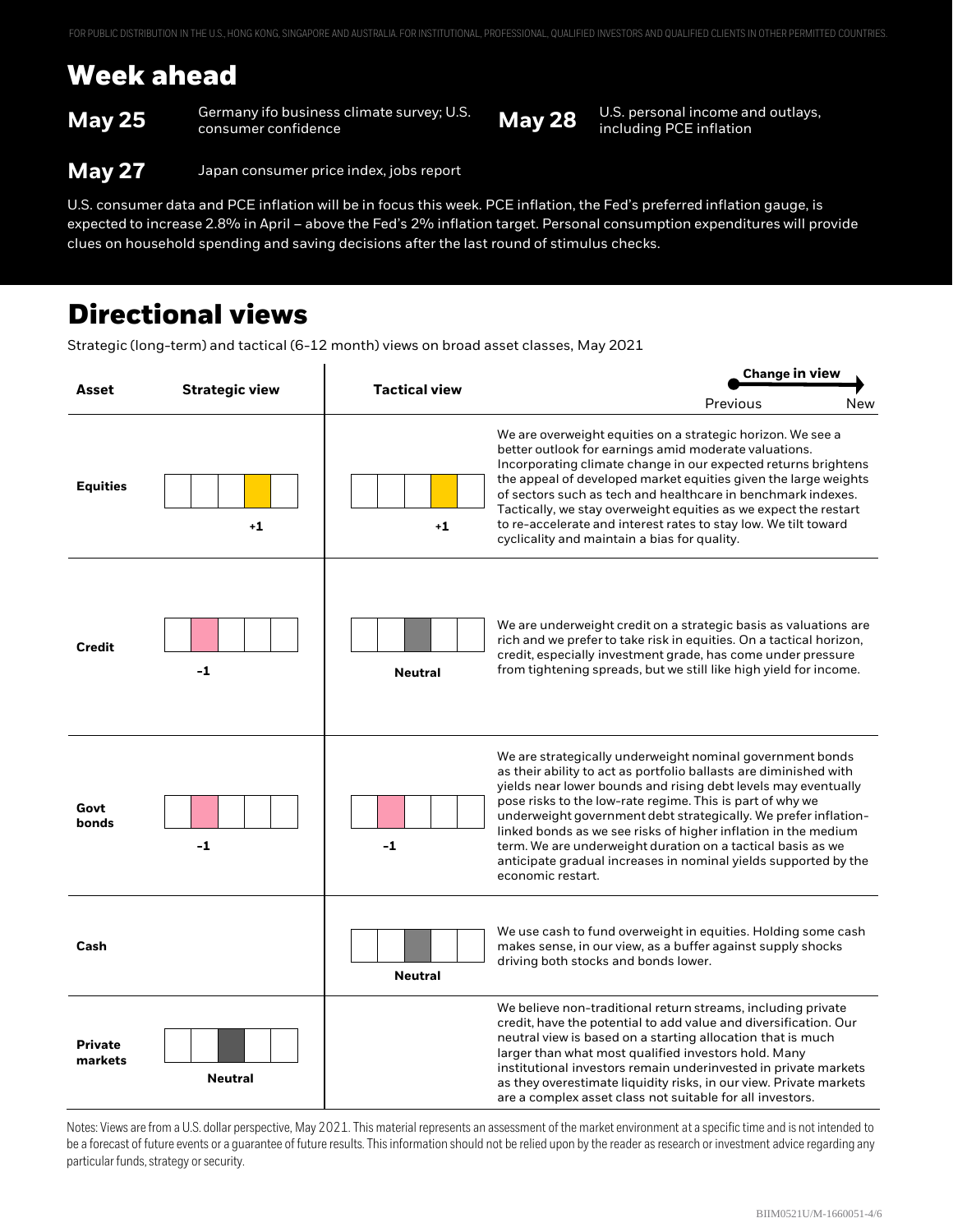#### **Granular views**

**Change in view**

```
Previous New
```
Six to 12-month tactical views on selected assets vs. broad global asset classes by level of conviction, May 2021

| Asset                                              | Underweight | <b>Overweight</b> |                                                                                                                                                                                                                                                                               |
|----------------------------------------------------|-------------|-------------------|-------------------------------------------------------------------------------------------------------------------------------------------------------------------------------------------------------------------------------------------------------------------------------|
| <b>United States</b>                               |             |                   | We are overweight U.S. equities. We see the tech and healthcare sectors offering exposure<br>to structural growth trends, and U.S. small caps geared to an expected cyclical upswing in<br>2021.                                                                              |
| Euro area                                          |             |                   | We are neutral European equities. We believe the broad economic restart later in the year<br>will help narrow the performance gap between this market and the rest of the world.                                                                                              |
| Japan                                              |             |                   | We are underweight Japanese equities. Other Asian economies may be greater<br>beneficiaries of a more predictable U.S. trade policy under a Biden administration. A<br>stronger yen amid potential U.S. dollar weakness may weigh on Japanese exporters.                      |
| <b>Emerging markets</b>                            |             |                   | We are overweight EM equities. We see them as principal beneficiaries of a vaccine-led<br>global economic upswing in 2021. Other positives: our expectation of a flat to weaker U.S.<br>dollar and more stable trade policy under a Biden administration.                     |
| Asia ex-Japan                                      |             |                   | We are overweight Asia ex-Japan equities. Many Asian countries have effectively contained<br>the virus - and are further ahead in the economic restart. We see the region's tech<br>orientation allowing it to benefit from structural growth trends.                         |
| UK                                                 |             |                   | We are overweight UK equities. The removal of uncertainty over a Brexit deal should see the<br>risk premium on UK assets attached to that outcome erode. We also see UK large-caps as a<br>relatively attractive play on the global cyclical recovery as it has lagged peers. |
| Momentum                                           |             |                   | We keep momentum at neutral. The factor has become more exposed to cyclicality, could<br>face challenges in the near term as a resurgence in Covid-19 cases and a slow start to the<br>vaccination efforts create potential for choppy markets.                               |
| Value<br>Minimum volatility                        |             |                   | We are neutral on value despite recent outperformance. The factor could benefit from an<br>accelerated restart, but we believe that many of the cheapest companies - across a range<br>of sectors - face structural challenges.                                               |
|                                                    |             |                   | We turn neutral min vol. Our regional and sectoral preferences warrant a higher exposure to<br>the factor. Min vol's underperformance has brought valuations to more reasonable levels in<br>our view.                                                                        |
| Quality                                            |             |                   | We are overweight quality. We like tech companies with structural tailwinds and see<br>companies with strong balance sheets and cash flows as resilient against a range of<br>outcomes in the pandemic and economy.                                                           |
| Size                                               |             |                   | We are overweight the U.S. size factor. We see small- and mid-cap U.S. companies as a key<br>place where exposure to cyclicality may be rewarded amid a vaccine-led recovery.                                                                                                 |
| U.S. Treasuries                                    |             |                   | We are underweight U.S. Treasuries. The accelerated economic restart has sent yields<br>surging, but we prefer to stay underweight as we expect short-term rates will stay anchored<br>near zero.                                                                             |
| Treasury Inflation-<br><b>Protected Securities</b> |             |                   | We are neutral TIPS after the sharp rise in inflation expectations since late year. Further<br>increases seem unlikely in the near-term. We still see inflation pressures building over the<br>medium term due to structural reasons.                                         |
| German bunds                                       |             |                   | We are neutral on bunds. We see the balance of risks shifting back in favor of more<br>monetary policy easing from the European Central Bank as the regional economic rebound<br>shows signs of flagging.                                                                     |
| Euro area peripherals                              |             |                   | We are neutral euro peripheral bond markets. Yields have rallied to near record lows and<br>spreads have narrowed. The ECB supports the market but it is not price-agnostic - its<br>purchases have eased as spreads have narrowed.                                           |
| <b>Fixed Income</b><br>Global investment<br>grade  |             |                   | We are underweight investment grade credit. We see little room for further yield spread<br>compression and favor more cyclical exposures such as high yield and Asia fixed income.                                                                                            |
| Global high yield                                  |             |                   | We are moderately overweight global high yield. Spreads have narrowed significantly, but<br>we believe the asset class remains an attractive source of income in a yield-starved world.                                                                                       |
| Emerging market -<br>hard currency                 |             |                   | We are neutral hard-currency EM debt. We expect it to gain support from the vaccine-led<br>global restart and more predictable U.S. trade policies.                                                                                                                           |
| Emerging market -<br>local currency                |             |                   | We are overweight EM local debt as its year-to-date underperformance has left valuations<br>more appealing, particularly if U.S. Treasury yields and the U.S. dollar stabilize. We see<br>limited contagion to broader EM from selected country-specific volatility.          |
| Asia fixed income                                  |             |                   | We are overweight Asia fixed income. We see the asset class as attractively valued. Asian<br>countries have done better in containing the virus and are further ahead in the economic<br>restart.                                                                             |

Past performance is not a reliable indicator of current or future results. It is not possible to invest directly in an index. Note: Views are from a U.S. dollar perspective. This material represents an assessment of the market environment at a specific time and is not intended to be a forecast or guarantee of future results. This information should not be relied upon as investment advice regarding any particular fund, strategy or security.